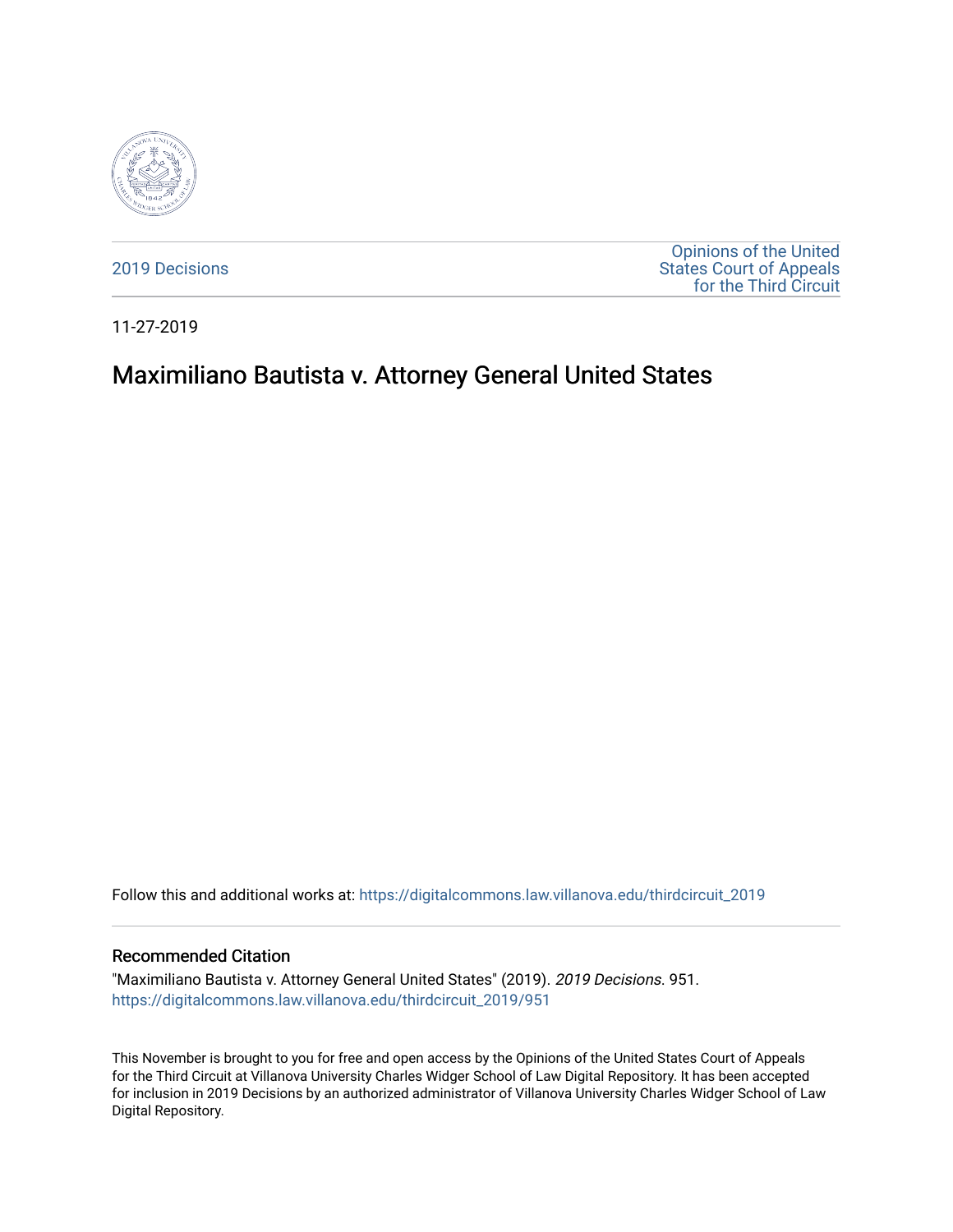### **NOT PRECEDENTIAL**

### UNITED STATES COURT OF APPEALS FOR THE THIRD CIRCUIT

 $\overline{\phantom{a}}$ 

### No. 19-1126 \_\_\_\_\_\_\_\_\_\_\_\_\_

### MAXIMILIANO VENTURA BAUTISTA, Petitioner

v.

## ATTORNEY GENERAL OF THE UNITED STATES OF AMERICA,

 $\overline{\phantom{a}}$  , and the contract of the contract of the contract of the contract of the contract of the contract of the contract of the contract of the contract of the contract of the contract of the contract of the contrac

On Petition for Review from a Final Order of the Board of Immigration Appeals Agency No. A206-905-415 Immigration Judge: Daniel A. Morris

\_\_\_\_\_\_\_\_\_\_\_\_\_\_

Submitted Pursuant to Third Circuit L.A.R. 34.1(a): September 13, 2019

 $\frac{1}{2}$  ,  $\frac{1}{2}$  ,  $\frac{1}{2}$  ,  $\frac{1}{2}$  ,  $\frac{1}{2}$  ,  $\frac{1}{2}$  ,  $\frac{1}{2}$ 

Before: CHAGARES, JORDAN, and RESTREPO, *Circuit Judges*.

(Filed: November 27, 2019)

OPINION\* \_\_\_\_\_\_\_\_\_\_\_\_\_\_

\_\_\_\_\_\_\_\_\_\_\_\_\_

 $\overline{a}$ 

<sup>\*</sup> This disposition is not an opinion of the full Court and pursuant to I.O.P. 5.7 does not constitute binding precedent.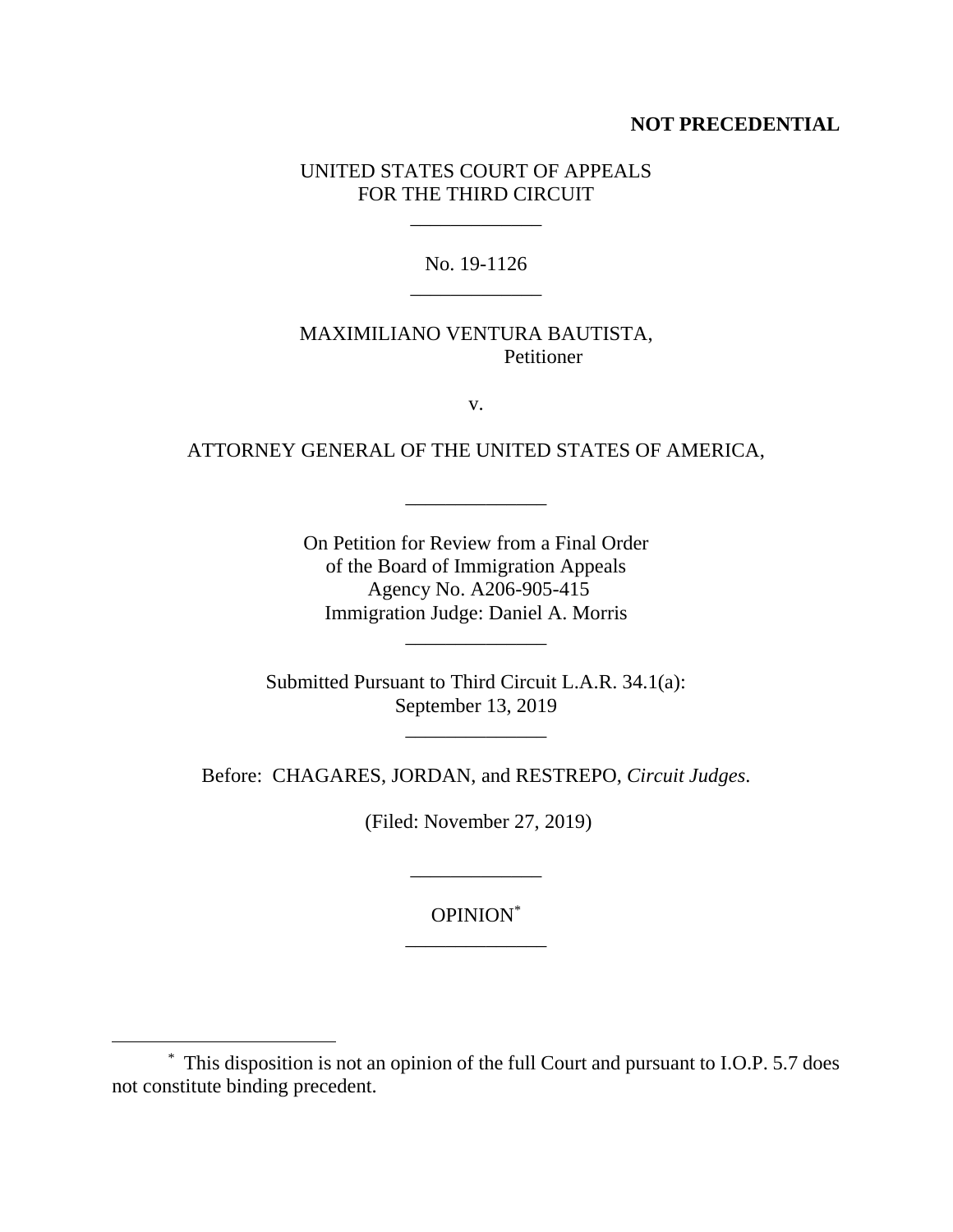#### RESTREPO, *Circuit Judge*.

Maximiliano Ventura Bautista petitions for review of a Board of Immigration Appeals ("BIA") final order of removal. Bautista challenges that order on several grounds, which can be summarized into three salient claims: (1) he was served a deficient Notice to Appear ("NTA") that failed to vest jurisdiction in the Immigration Court, (2) the BIA improperly denied his application for asylum and withholding of removal, and (3) the BIA improperly denied him protection under the Convention Against Torture ("CAT"). We disagree and therefore will deny Bautista's petition for review.

**I.**

Bautista is a native and citizen of Mexico. He entered the United States in June 2004 without a valid entry document. Bautista claims to have come to the United States because of actual harm and threats of violence that he suffered over the course of several years as a result of his indigenous descent and his recruitment to—and ultimate decision not to join—a gang. Bautista also claims to have witnessed and reported a crime, and that this experience resulted in his being beaten by one of the people who had been arrested for that crime.

On November 17, 2017, Bautista was personally served with an NTA that did not state the time and date of his initial hearing. Bautista later received a Notice of Hearing in Removal Proceedings that indicated the time, date, and location of his initial hearing. After attending several hearings, Bautista filed a motion to terminate proceedings for lack of jurisdiction based on the United States Supreme Court's decision in *Pereira v.* 

2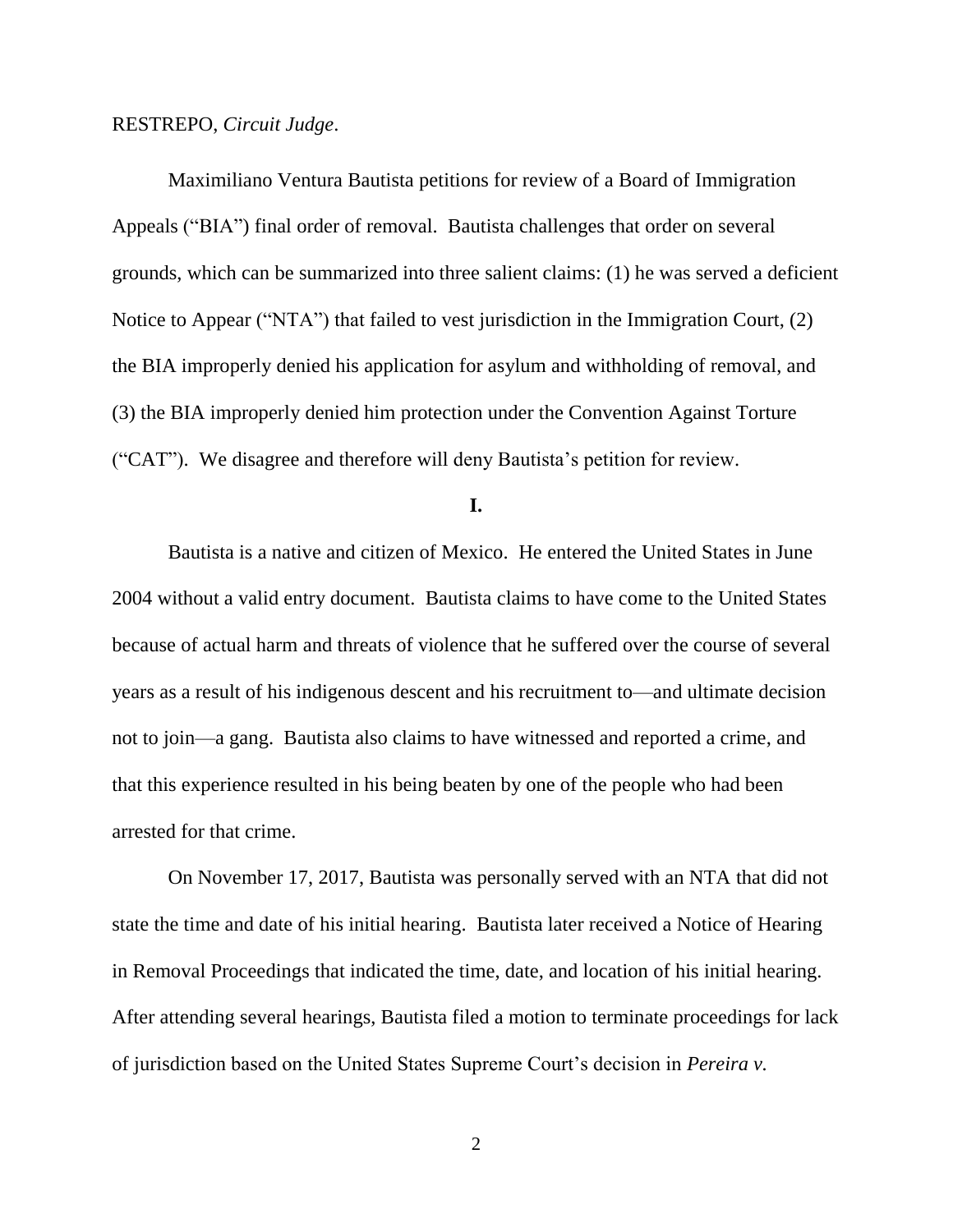*Sessions*, 138 S. Ct. 2105 (2018). On July 19, 2018, the Immigration Judge ("IJ") denied Bautista's motion to terminate.

In the interim, on May 10, 2018—fourteen years after his initial entry to the United States—Bautista applied for asylum, withholding of removal, and CAT protection on the basis that he feared returning to Mexico because of the risk of being tortured or killed. Bautista claims he did not apply for asylum within the one-year limit from date of entry because, when he arrived in the United States, he was told that, as a Mexican national, his application would not be granted. However, Bautista claims his asylum application is still timely due to exceptional circumstances; violence in Mexico has escalated and he would not be safe in Mexico if he returns.

On July 24, 2018, the IJ denied Bautista's application for asylum as untimely, and denied Bautista's request for withholding of removal and CAT protection because he failed to meet the standard for relief. Bautista appealed the IJ's decision to the BIA, which dismissed the appeal and issued a final order of removal.

#### **II.**

The BIA had jurisdiction to review the decision of the IJ under 8 C.F.R. §§ 1003.1(b)(3) and 1240.15. We have jurisdiction to review the BIA's final order pursuant to 8 U.S.C. § 1252(a). "[W]hen the BIA both adopts the findings of the IJ and discusses some of the bases for the IJ's decision, we have authority to review the decisions of both the IJ and the BIA." *Chen v. Ashcroft*, 376 F.3d 215, 222 (3d Cir. 2004). We review legal questions *de novo* with appropriate deference to the BIA's reasonable interpretation of the Immigration and Nationality Act. *Yusupov v. Att'y Gen.* 

<sup>3</sup>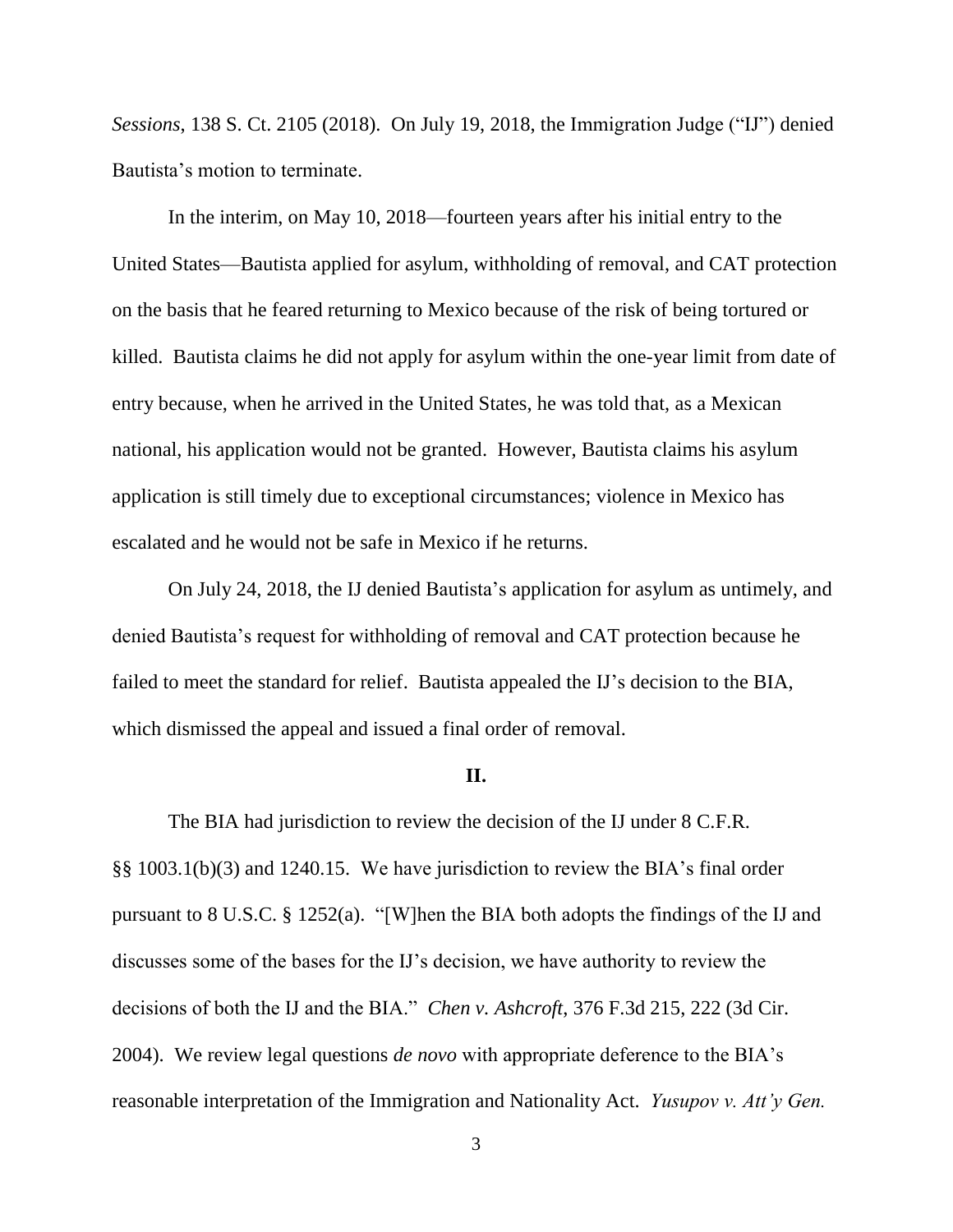*of U.S.*, 518 F.3d 185, 197 (3d Cir. 2008). We review the BIA's findings of fact under the substantial evidence standard. *Valdiviezo-Galdamez v. Att'y Gen. of U.S.*, 663 F.3d 582, 590 (3d Cir. 2011).

#### **III.**

### *A. Claim Regarding the NTA*

The applicable regulations require that an NTA contain the time, date, and place of the initial hearing only "where practicable." 8 C.F.R. § 1003.18(b). Bautista's claim that the NTA was defective and thus did not vest jurisdiction in the Immigration Court fails because an NTA that omits the time and date of the initial removal hearing does not void the Immigration Court's jurisdiction as long as a notice of hearing specifying that information is later sent to the individual (as was the case here). *See Nkomo v. Att'y Gen of U.S.*, 930 F.3d 129, 131, 133-34 (3d Cir. 2019).

Contrary to Bautista's assertion, the Supreme Court's decision in *Pereira* does not compel a different result because that case addressed a separate question. The statute at issue in *Pereira* explicitly referred to the NTA requirements in 8 U.S.C. § 1229(a). 138 S. Ct. at 2114. There is no reference to those requirements here. *See Nkomo*, 930 F.3d at 133-34.

### *B. Claim Regarding Asylum and Withholding of Removal*

The BIA concluded that Bautista's asylum application was untimely because it was not filed within one year of Bautista's arrival to the United States, and Bautista was unable to demonstrate that circumstances had changed to such an extent to justify waiting fourteen years to apply for asylum. We do not typically review decisions made by the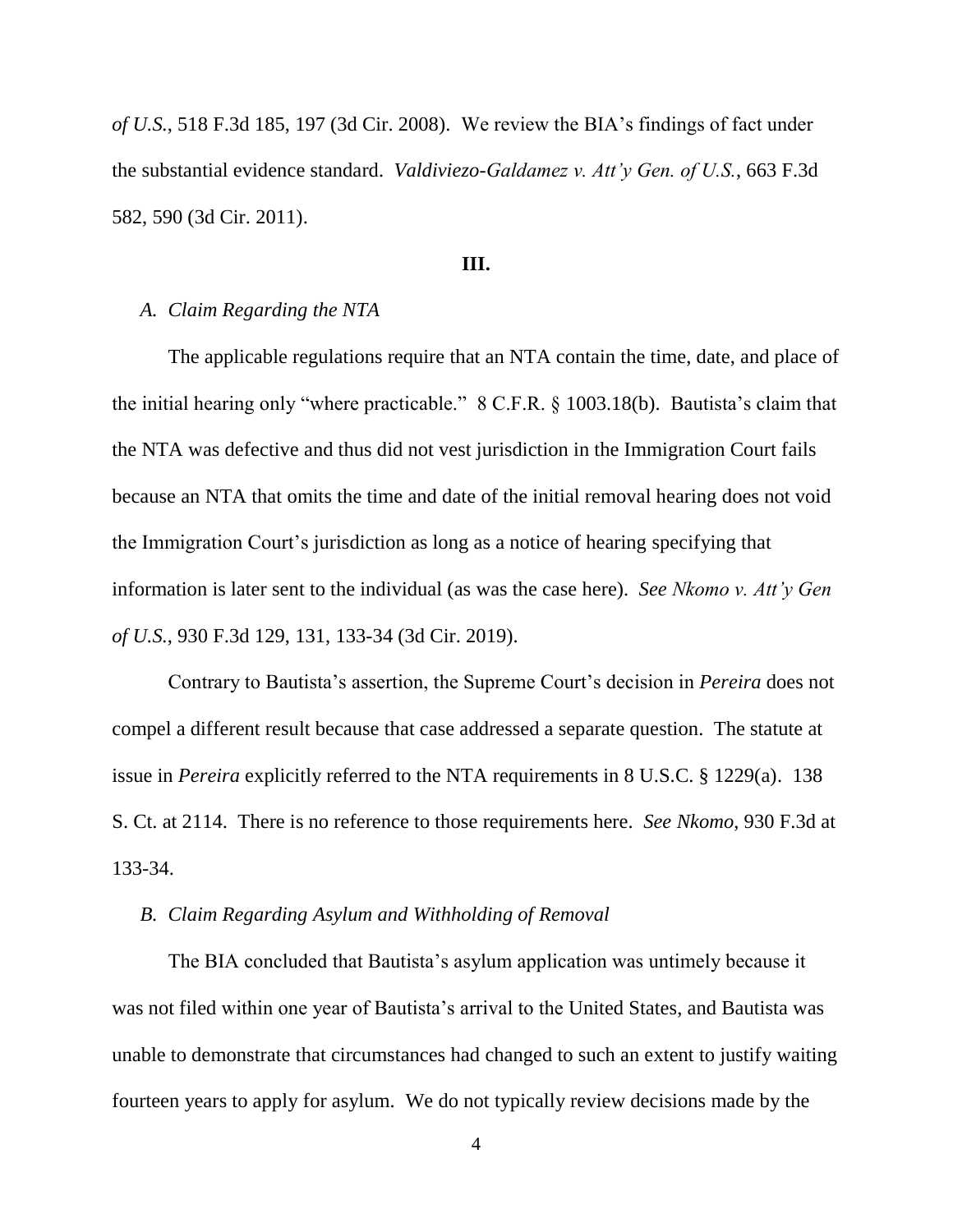executive branch regarding the timeliness of an asylum application. 8 U.S.C. § 1158(a)(3); *Sukwanputra v. Gonzalez*, 434 F.3d 627, 633 (3d Cir. 2006) ("Because judicial review is not constitutionally guaranteed, the judicial review bar of  $\S 1158(a)(3)$ does not violate the Due Process Clause.").

Notwithstanding the timeliness determination, the IJ and the BIA considered Bautista's testimony as well as the country condition report provided by Bautista and concluded, among other things, that any discrimination or harm he suffered did not rise to the level of persecution. Because Bautista did not demonstrate past persecution or a wellfounded fear of future persecution to satisfy the burden for asylum, the IJ and the BIA appropriately found that Bautista also failed to demonstrate it was "more likely than not" that he would suffer persecution to warrant withholding of removal. *See Wu v. Ashcroft*, 393 F.3d 418, 423 (3d Cir. 2005).

#### *C. Claim Regarding Protection under the CAT*

The IJ and the BIA properly concluded that Bautista was not entitled to CAT protection. The IJ and the BIA reviewed Bautista's testimony and determined Bautista came to the United States because of violence he faced as a result of his race, his refusal to join a gang in Mexico, and his reporting of a crime he witnessed. However, Bautista did not express fear of torture or harm from the government or the police if he were removed to Mexico and failed to demonstrate that the people who harmed him in the past were acting at the behest of the government or the police. Thus, Bautista failed to meet his burden of showing that he was more likely than not to be tortured if removed to Mexico and that the police or government officials would be involved in, or acquiesce to,